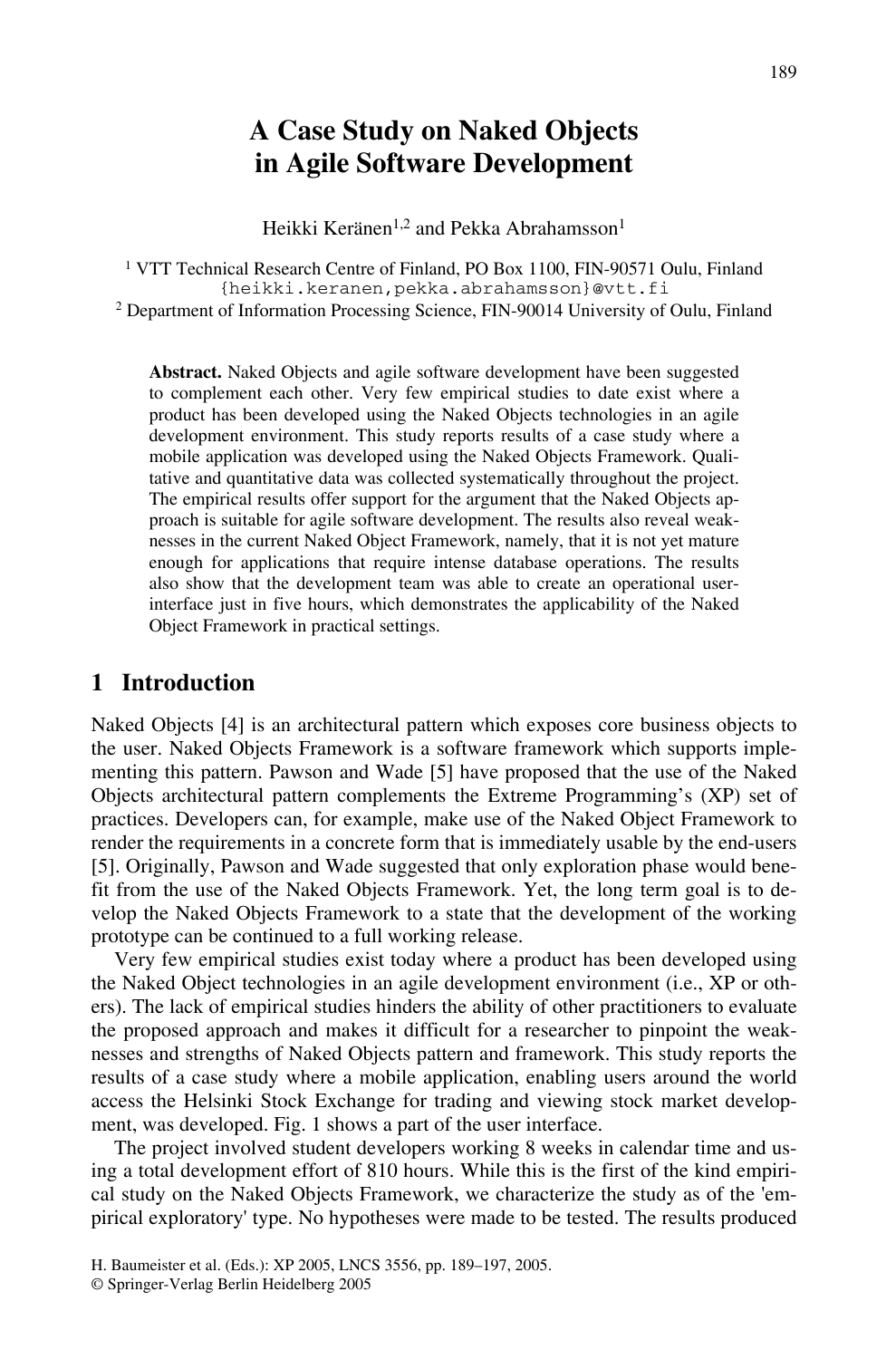

**Fig. 1.** Part of the stock application user interface: Main menu, branch view and stock view

in this study will therefore set some references for other developers and researchers, which can be tested or refuted. This paper concentrates on the process aspect of the development. In addition, the weaknesses and strengths of the Naked Objects based development are proposed including lessons learned from the project.

## **2 Naked Objects**

In the Naked Objects Framework, the core business objects encapsulate all business data and behaviour. They implement the Naked Object Java interface and obey some simple coding conventions. The framework has an Object Viewing Mechanism (OVM) which autogenerates a desktop user interface based on information in the business objects. Core interfaces implemented by the application and the Java reflection mechanism are utilised to do that. [4] Due to the abstract nature of Naked Objects, it is possible to create OVM's for different kind of devices. In this project, we developed an OVM for 'Java Mobile Information Device Profile (MIDP) 2.0'-capable mobile phones called MIDP-OVM. The Naked Objects Framework also contains a set of Object Stores, which provide automatic persistence for the business objects. In this project, we used the XML Object Store, which saves the business objects into XML files, because it was considered to be the most mature object store. Due to the automatic user interface generation and object stores, the implementation of an application is supposed to be rapid.

## **3 Research Design**

The research method utilized was a controlled case study approach [6], which is an approach drawn from the action research, case study research and experimentation. In a controlled case study, the development environment is a laboratory setting. Yet, the approach strives at an industry-like business and delivery pressure where the development of a particular system is of the highest importance.

The Naked Objects development team involved four students as the development resources. The team worked for 24 hours a week in the development facilities. Both quantitative and qualitative data were collected. The developers collected the used effort for each defined task with a precision of 5 minutes using paper/pen and an inhouse tool. The size of the development work, i.e. logical lines of code, was collected on daily basis using automated counters. The qualitative data includes the developer team interview.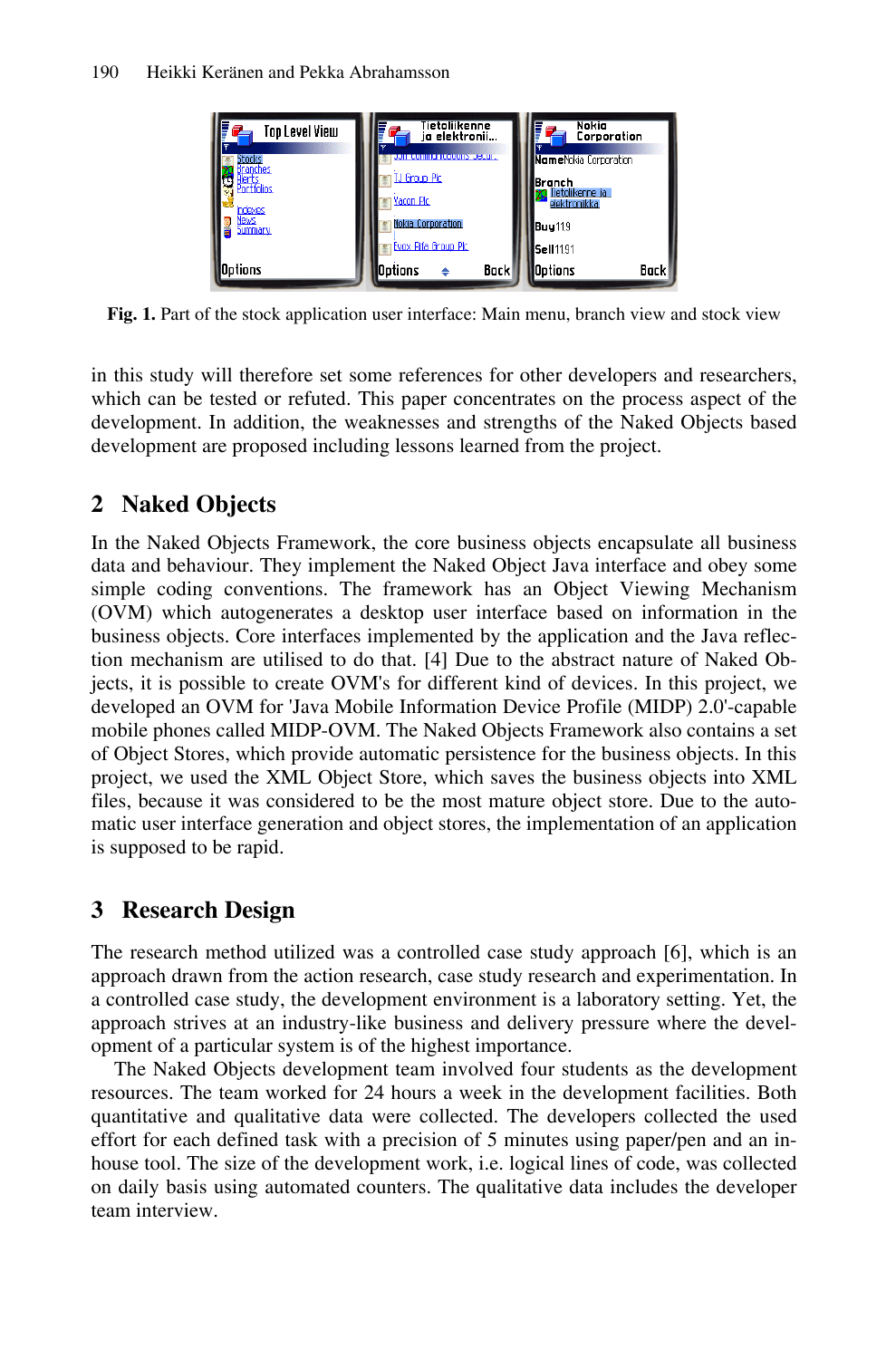The development was guided by an adapted version of the Extreme Programming approach called Mobile-D [1]. The adaptation has been performed taking into account the specific demands of the mobile development environment. The development cycle involves 5 system releases having the duration of one to two weeks. Before the project started, a rough version of MIDP-OVM existed<sup>1</sup>. It was, however, only capable of browsing objects and needed a lot of development before a real application could be used through it. The idea was to refine it in the beginning of the project and after that develop an application on top of it. MIDP-OVM is application independent and was developed for the purposes of enabling other developers to use Naked Objects on mobile platforms.

## **4 Results**

In this section the results of the case study are presented.

#### **4.1 Effort Distribution**

Effort distribution is presented in Fig. 2. The coding phase consists of tasks related to the implementation of a feature. The management includes the collection of metrics, daily meetings and the project management work. The section 'Other' includes the environment setup, studying, coaching and the documentation activities. The planning activities include the planning game in the beginning of each iteration, as well as the architectural planning during development iterations. The quality assurance includes the tasks for verifying the user stories and related tasks. The defect fixing includes the refactoring and bug fixing activities. The testing includes writing test cases and a prerelease testing session, which is performed prior to the release. The release formalities include the formation of baseline and the acceptance test performed by the customer.

As shown in Fig. 2, the development profiles are slightly different in the MIDP-OVM development as compared to the application development. A lot of defect fixing (15%) was done in the application construction phase. The management activities also took more effort in the application development phase than in the framework development phase. More testing (i.e. 10%) was required for the platform development than application (i.e. 5%) part.



**Fig. 2.** Effort distribution of the MIDP-OVM construction phase (left) and the application construction phase (right)

 $\overline{a}$ 

<sup>1</sup> http://opensource.erve.vtt.fi/pdaovm/midp-ovm/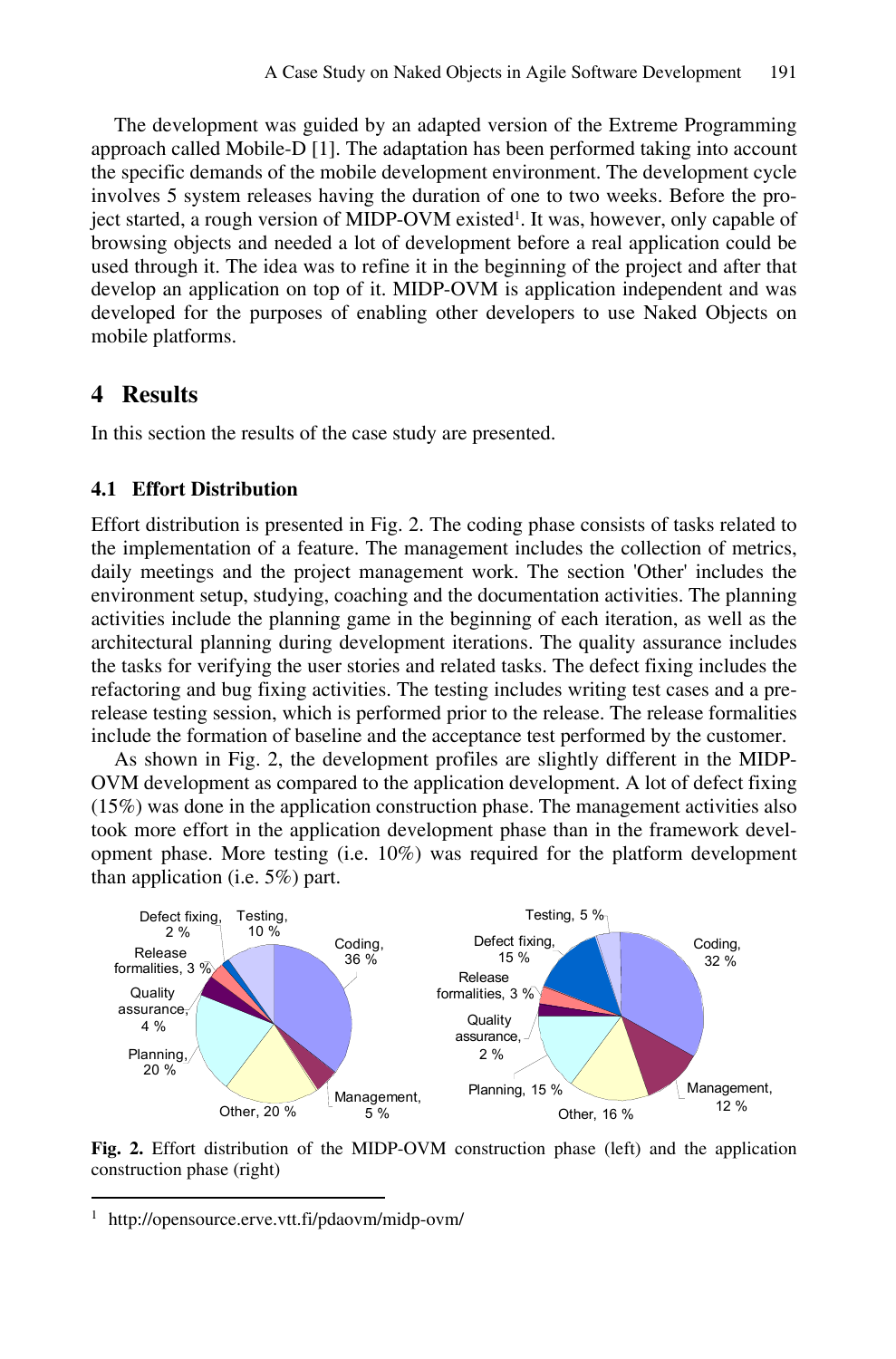#### **4.2 Estimation Accuracy and Precision**

Estimation accuracy is presented in Fig. 3 using box plots2. The data used for drawing the box plots is based on the tasks that the developers' identified for the user story level implementation. The data below the thicker line indicates overestimation and data above the line refers to underestimation of the tasks.



**Fig. 3.** Estimation accuracy

Overall, the data shows that the estimation error is a bit higher in the application creation than creating the MIDP-OVM. There is a high variance in the second and third releases of both MIDP-OVM and application. What is especially high, is the highest overspending in task time (Max-value), over 400 percent, which tells about unexpected problems in the development.

Figure 4 presents the estimation precision development, i.e. how many actual hours the developers lost by faulty estimates. The thick line indicates a loss of zero hours. The data points below the line indicate that an implementation of the task took less time than expected. The data points above the thicker line indicate that a particular task took longer than expected.



**Fig. 4.** Hours lost by faulty estimates

 $\overline{\phantom{a}}$ 

 $2$  A box plot diagram visualises the 5 number summary of a data set. Median value is the line in the shaded box area. A1 (first or lower quartile) shows the median of the lower 50% of data points. Q3 (third or upper quartile) shows the median of upper 50% of data points. The minimum value indicates the lowest and the maximum the highest values in the respective data sets.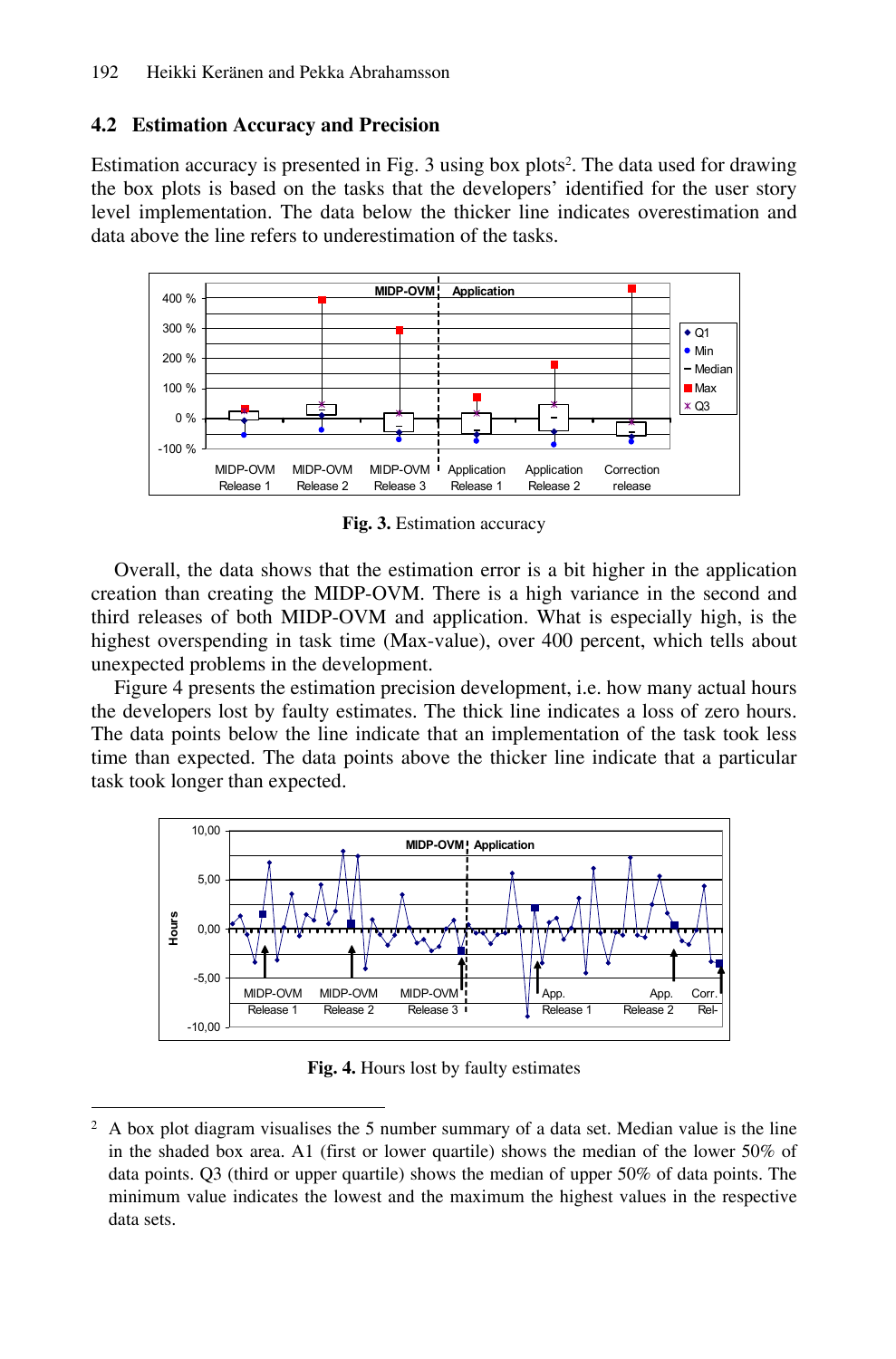By observing Fig. 4, we can see that in the implementation of the MIDP-OVM the estimation precision enhanced over time. On the other hand, in the application creation phase the implementation of the basic application went smoothly with very small task sizes, and thus, small errors in the absolute error estimates, but towards the end of the project, the estimates become less accurate.

#### **4.3 Distribution of Task Sizes and User Story Effort**

In the planning game, the team, together with a customer, identifies the user stories to be included in the iteration. The team divides each user story into a set of tasks preferably between 2-10 hours. The distribution of the actual task sizes are presented in Fig. 5.



**Fig. 5.** Actual task sizes in each release

As can be deduced from the earlier figures, the estimation error caused some tasks to exceed the suggested limits. Yet, the data reveals that in spite of the complexity of creating OVM's, the team was able to split the user stories into reasonable sized tasks.

When creating the application, there were more tasks that took less than two hours, which indicates some difficulties in combining tasks into larger ones.

The user story effort correlates to how fast the project is able to generate visible results, meaningful to the customer. The user story effort is presented in Table 1. In the planning game of Application Release 1, there were first several user stories concerning the application requirements, introduced by the customer. As these were, however, considered trivial to be implemented using Naked Objects, the team decided to group these stories to one big story called "Create application" and define those stories as tasks.

| <b>Release</b>                         | <b>OVM</b><br>R1 | <b>OVM</b><br>R <sub>2</sub> | <b>OVM</b><br>R <sub>3</sub> | App.<br>$_{\rm R1}$ | App.<br>R <sub>2</sub> | Corr.<br>Rel. |
|----------------------------------------|------------------|------------------------------|------------------------------|---------------------|------------------------|---------------|
| User story effort (median, h)          | 13,7             | 49.1                         | 9.7                          | 0.6                 | 9.7                    | 9,8           |
| User story effort $(max, h)$           | 9.5              | 98,2                         | 24.7                         | 2.4                 | 23,7                   | 14,5          |
| # User stories implemented             |                  |                              |                              |                     |                        |               |
| # User stories postponed for next rel. |                  |                              |                              |                     |                        |               |

**Table 1.** Actual effort used in the implemented user stories

The size of this story was estimated at 8 hours and it was implemented in 5 hours, which is the size of a typical task in the normal development. To make it fair to com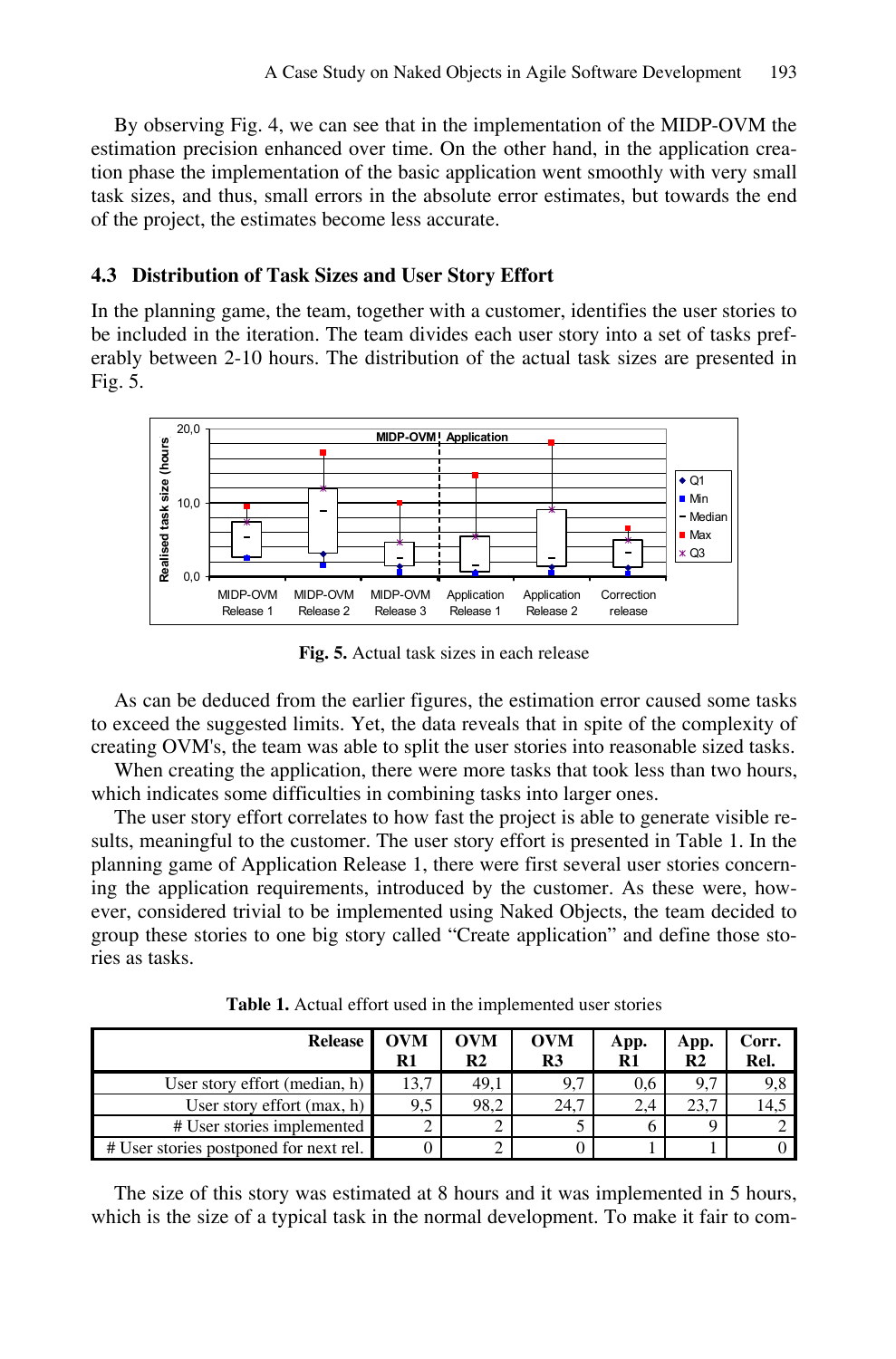pare the implementation speed from the user point of view, in table 1 this "Create application" -story is split back into the original user stories.

In the MIDP-OVM Release 2, there is only one huge story and another with zero effort because it became a side effect of the huge story. This huge story is due to complete rewriting of the MIDP-OVM. The implementation speed of the user stories in Application Release 1 is remarkable (median 0.6 hours). Most of the effort in Application Release 1 was used to a story that took over 30 hours and still had to be postponed for the next release.

## **4.4 Growth of the Code Base**

The development of the code base is important, since it portrays how the project progressed over time in terms of actual product development. Figure 6 presents the code size development during the project.

The initial version of MIDP-OVM was roughly two thousand lines of code, but after the experiences of the first release, the team decided to discard the old version and rewrite the MIDP-OVM starting from scratch, which explains the amount of code going down to zero. Bugs in the MIDP-OVM had to be fixed and some features had to be added in it, which explains the little changes in the amount of code after the application implementation started.



**Fig. 6.** Growth of the code base (LOC) during the project

### **4.5 Naked Objects from the Developers' Viewpoint**

Any new software process innovation needs to be accepted by the developers. Otherwise the impact of the new technology is limited. In the interview, we asked the development team about the positive and negative experiences of using the Naked Objects Framework, as well as how easy or difficult they perceived the use of the framework and the pattern to be.

The programmers found the Naked Objects principle simple, but they felt that it requires quite little practice to learn how the framework actually works:

ì*For just writing the Naked Object application I think [it] is very easy, [it takes] just one or two days, and [a good way to do it is] writing couple of things and testing them if they work and if not try in another way and after three or four trials you get it, basically because there are new concepts, but they are not so many.*" [developer 1]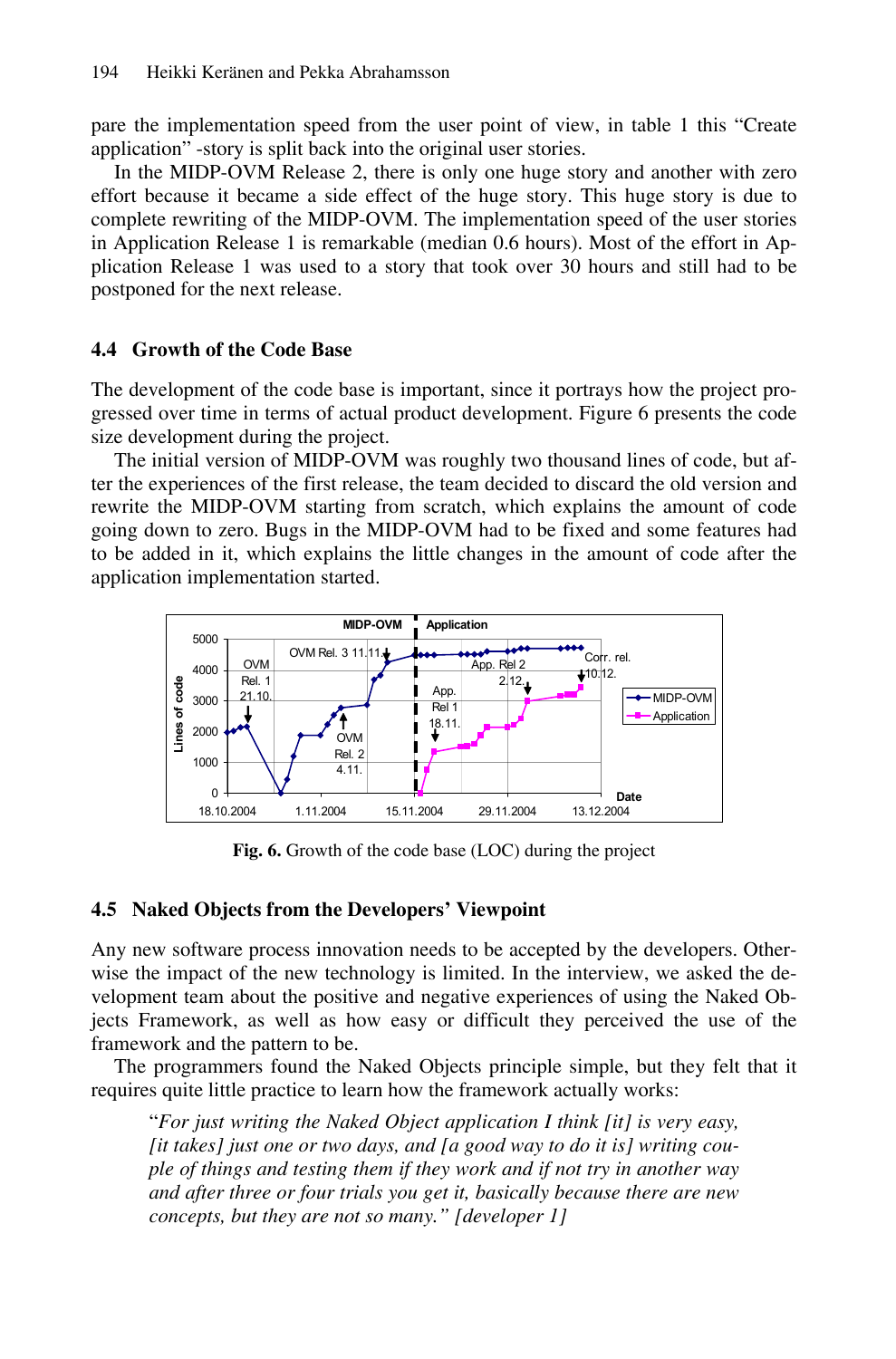Developers viewed that the implementation an OVM was especially challenging:

ì*But programming the MIDP-OVM is like getting really inside the framework, how it works, and not just using in [in a way] the ordinary programmer would do it.î [developer 1]*

As a part of the application, the team had to do a module which periodically parses the stock data from the public web pages and feeds it into the application. Due to limited time and lack of examples of using application specific direct connection to an SQL database, the developers were consulted in using XMLObjectStore to store data. Other object stores were considered but they seemed either not to be compatible with the framework version we used, or were labeled as "proof of concept" -version. Also, there were no examples on how to make application tailored persistence of Naked Objects. In the application release 2, the developers told that the XMLObjectStore is not capable of handling a vast amount of automatic updates. There was no time to explore other approaches.

The developers also reported other problems with the Object Store concept. The integration of the web page parser to the Object Store was found problematic:

ì*There is just not a clean interface to do that and that is why we had so many problems with it.*" [developer 1]

There were also less severe problems which were considered as bugs in the framework:

ì*We found out that although the book said we could disable some actions or [editing] associations, but at least this framework we used did not support those.*" [developer 3]

*ìThe framework itself uses a strange way to call all the classes in the application once in a while and load the objects. Finally, we managed to solve the problem by putting the actual method calls in the titlemethod, so we had to be creative." [developer 3] "At first we ended up in an endless loop.î [developer 2]* 

The developers' opinion was that Naked Objects suits well for agile development:

ì*I even think that its biggest advantage is that after a very short time of*  coding, maybe two or three hours, you already see the result." [devel*oper 1]*

## **5 Discussion**

As it has been stated a few times, there are very few case studies on the Naked Object technology that would be comparable to the study presented in this paper. The closest one on the Java technology and on a similar research setting can be found in [2] (i.e., the "eXpert" project) where a web based system was developed using the same cyclic approach and development rhythm. Also, the practices and tools are mostly the same as well as some of the support team members.

One of the greatest differences compared to the eXpert project is that in that project the maximum estimation error varies greatly: In their study, the highest estimation error in the release was always from 100% to 170%. In our case, there were releases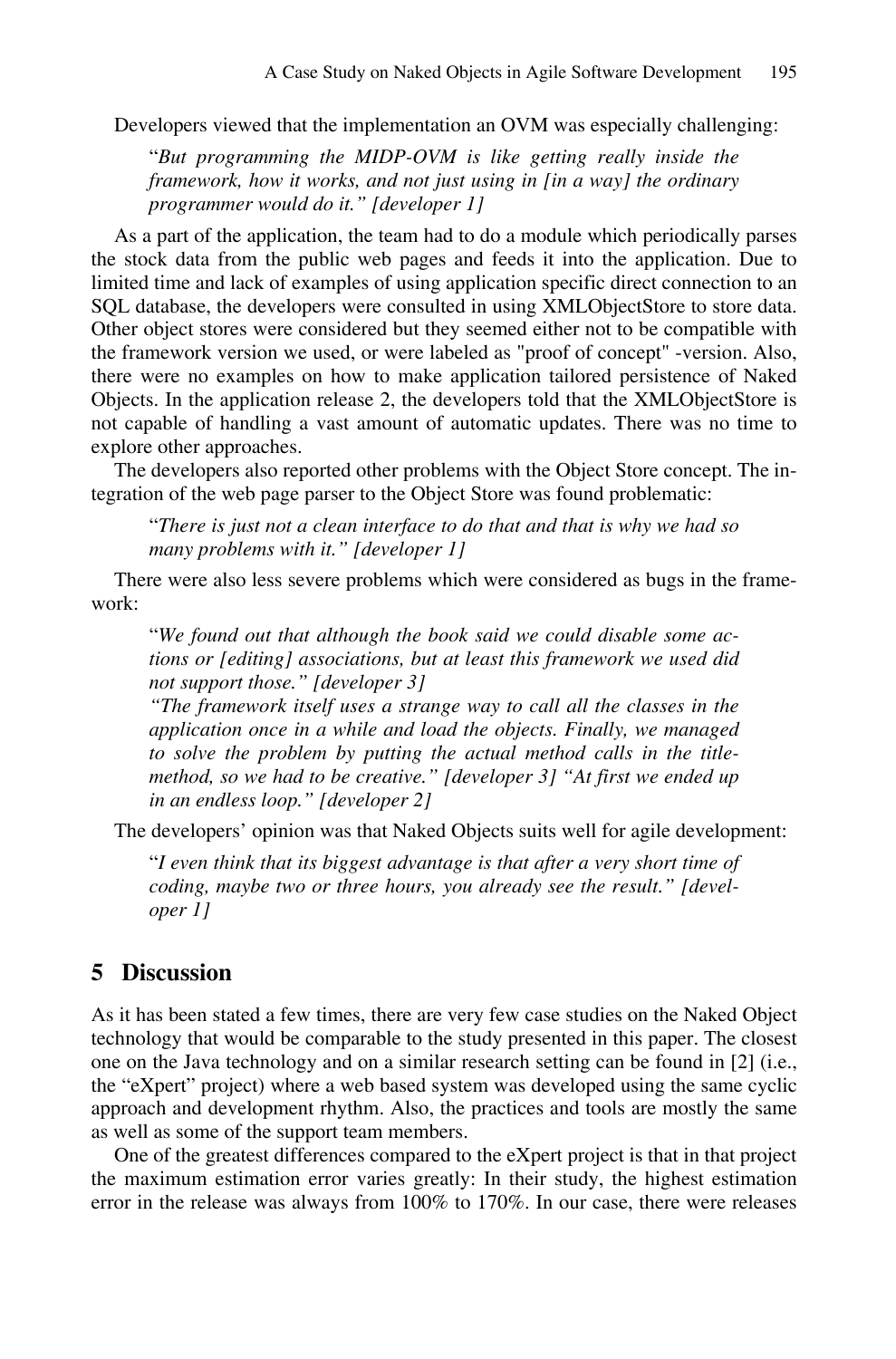well under 100% and the three releases experienced over 290% estimation errors. One reason, we suspect, is the defects in the Naked Objects Framework. Another is the lack of documentation and code examples on extending the framework and integrating it with legacy software. The third reason might be the complexity of writing extensions to the framework due to the reflection properties and abstract behaviour - it is easier to hard code things, as it is done in traditional software development, than in this case making the MIDP-OVM application independent.

It seems that the creation of MIDP-OVM follows the characteristics of traditional agile software project in the sense that the task size estimations become more accurate. On the other hand, when creating an application using Naked Objects, it seems that the beginning of the project goes very fast, with very small errors in task time estimations, but after a while, the development slows down and the estimation accuracy deteriorates, due to the fact that some parts of the software need to be implemented without Naked Objects and integration of those parts to the Naked Objects application may be hard. Due to the very limited time to implement the application, we cannot predict if the estimation accuracy would enhance over time.

Compared to the results of Pawson [3], in this case, we did not need business agility in this project, as the desired functionality was pretty much fixed before the project started. This study suggests that although the business agility of the Naked Objects applications is good [3], difficulties integrating Naked Objects into the traditional systems might cause a risk in that sense, since when decision to use the Naked Objects technology is done, all the future business changes may not be known.

As a conclusion, we can identify three principal lessons learned:

- Based on this study, it seems that the Naked Objects Framework (version 1.2) is not yet mature for making serious business applications having a lot of objects and multiuser security requirements. Generally, the problem seems to be "leaving *those predefined paths the Naked Objects people were defining*", as one of the team members commented; this is often necessary because the framework is not designed to address all problems of all applications.
- The rapid development of the first versions of the Naked Objects applications makes it possible to use Naked Objects in an exploratory phase, as Pawson and Wade suggested [5]. In this project, the requirements for the application were pretty well known, so we used the default Mobile-D way of not creating code during the planning phase, but normally, the first versions could be created with close interaction with the customer.
- Naked Objects enables a fast realization of user stories, as the data clearly showed.

## **6 Conclusions and Future Work**

This paper has presented a first-of-a-kind empirical case study on a project using the Naked Objects Framework. The results show that the current Objects Stores are not mature for applications that need a high number of objects and high throughput. The lack of documentation and knowledge on how to do sample code, and lack of time in the project made it impossible to try the application tailored persistence for Naked Objects. The ability to generate applications fast is a remarkable feature of the Naked Objects technology and it may change the software business, if the current problems can be solved.